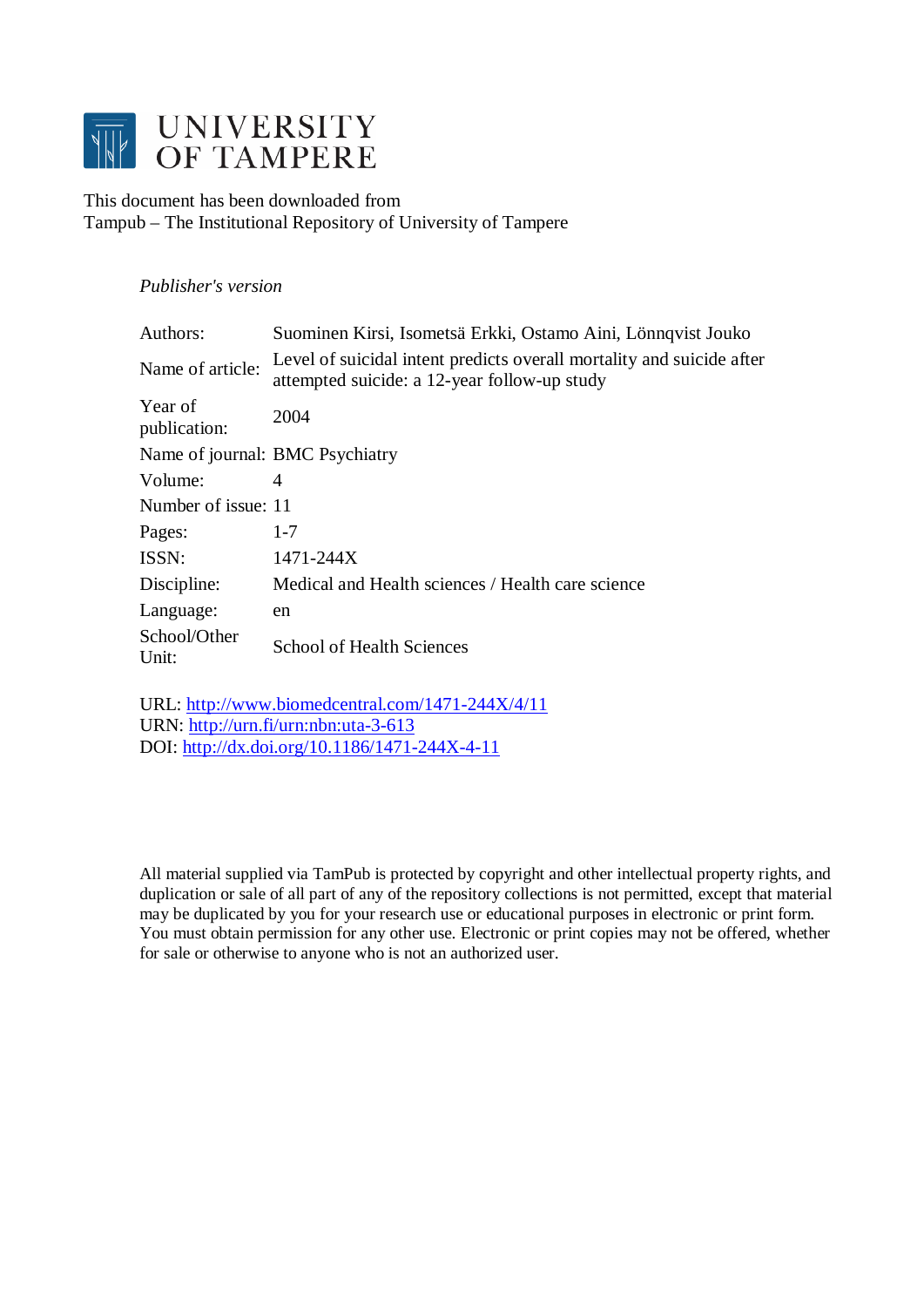# Research article **[Open Access](http://www.biomedcentral.com/info/about/charter/)**

# **Level of suicidal intent predicts overall mortality and suicide after attempted suicide: a 12-year follow-up study**

Kirsi Suominen\*<sup>1,2</sup>, Erkki Isometsä<sup>1</sup>, Aini Ostamo<sup>1,3</sup> and Jouko Lönnqvist<sup>1</sup>

Address: 1Department of Mental Health and Alcohol Research, National Public Health Institute, Helsinki, Finland, 2Jorvi Hospital, Department of Psychiatry, Helsinki University Central Hospital, Espoo, Finland and 3Tampere School of Public Health, University of Tampere, Tampere, Finland

Email: Kirsi Suominen\* - kirsi.suominen@ktl.fi; Erkki Isometsä - erkki.isometsa@ktl.fi; Aini Ostamo - aini.ostamo@ktl.fi; Jouko Lönnqvist - jouko.lonnqvist@ktl.fi

\* Corresponding author

Published: 20 April 2004

*BMC Psychiatry* 2004, **4**:11

[This article is available from: http://www.biomedcentral.com/1471-244X/4/11](http://www.biomedcentral.com/1471-244X/4/11)

© 2004 Suominen et al; licensee BioMed Central Ltd. This is an Open Access article: verbatim copying and redistribution of this article are permitted in all media for any purpose, provided this notice is preserved along with the article's original URL.

Received: 24 January 2004 Accepted: 20 April 2004

#### **Abstract**

**Background:** The aim of this study was to comprehensively examine clinical risk factors, including suicide intent and hopelessness, for suicide and risk of death from all causes after attempted suicide over a 12-year follow-up period.

**Methods:** A systematic sample of 224 patients from consecutive cases of attempted suicide referred to health care in four Finnish cities between 1 January and 31 July 1990 was interviewed.

**Results:** After 12 years of follow-up 22% of these patients had died, 8% by committing suicide. The only statistically significant risk factor for eventual suicide was high scores on Beck's Suicidal Intention Scale. Male gender, older age, physical illness or disability and high scores on Beck's Suicidal Intention Scale predicted death overall.

**Conclusions:** Following attempted suicide, high intention to kill oneself is a significant risk factor for both death from all causes and suicide.

### **Background**

Among the factors found to predict suicide, a previous suicide attempt is one of the strongest [1]. Suicidal intent, defined as the seriousness or intensity of the patient's wish to terminate his or her life [2], has been found to predict completed suicide in most [3-7], although not all studies [8]. Hopelessness, defined as a state of negative expectations [9], appears to be another predictor of suicide [10- 15]. Other factors found to associate with increased suicide risk after attempted suicide include male gender, advancing age, psychiatric disorder, previous psychiatric treatment, long-term use of hypnotics, poor physical health, living alone, and "wish to die" as a motive for the index attempt [16-18]. While both level of suicidal intent and hopelessness are likely to be significant predictors of completed suicide after a suicide attempt, their relative importance has remained unknown since few prospective studies have measured both.

The aim of the present study was to comprehensively examine clinical risk factors for suicide and other causes of death after attempted suicide, including suicidal intent and hopelessness.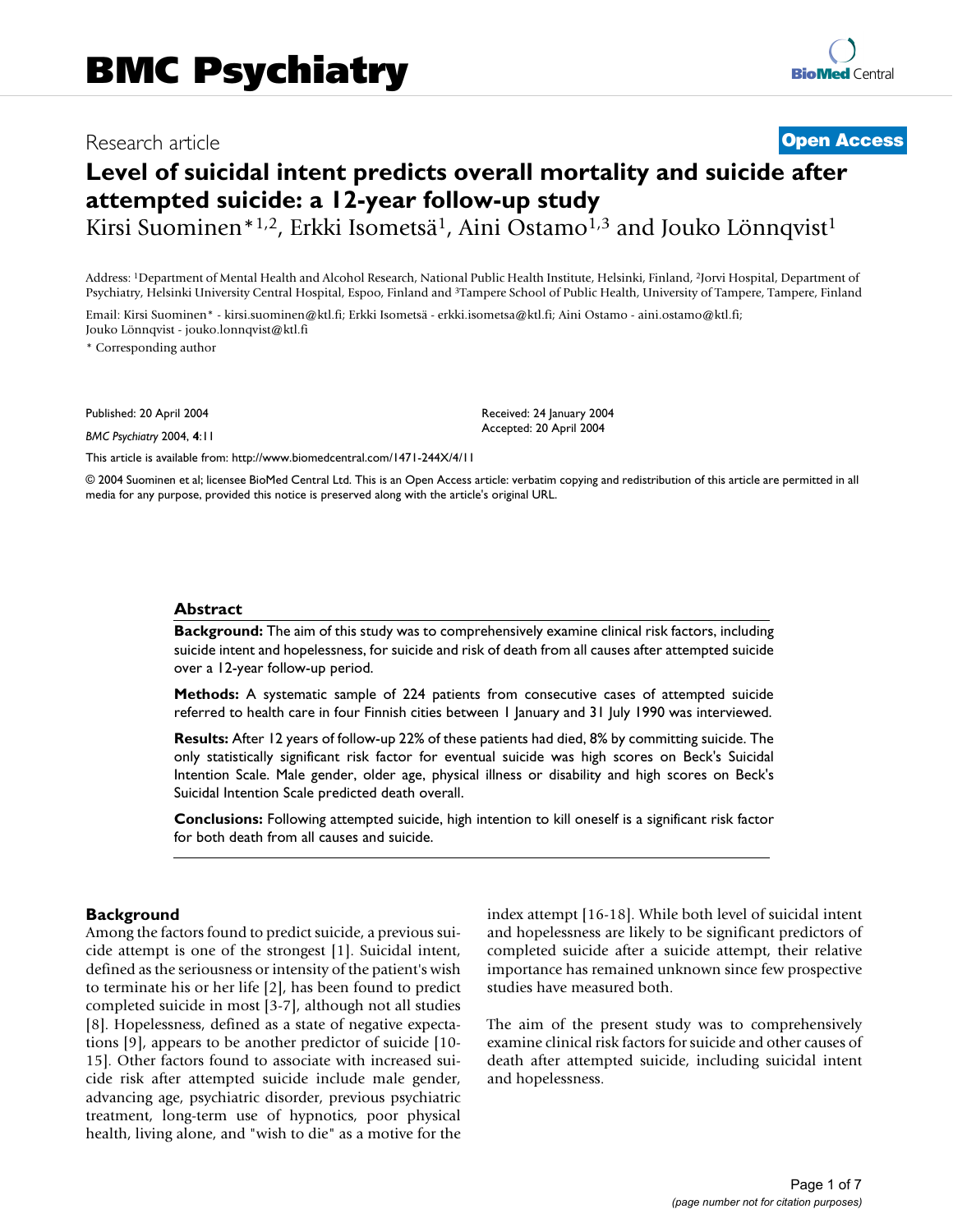# **Methods** *Subjects*

A systematic sample of 224 subjects aged 15 years or more from consecutive cases of attempted suicide admitted to health care in four cities in Finland from January 1st to July 31st 1990 was comprehensively interviewed after obtaining written informed consent [19]. The sample of the present study forms part of a database for an epidemiological monitoring project on attempted suicide in Finland. The project was carried out in collaboration with the WHO/EURO Multicentre Study on Parasuicide [20-22], which investigates factors predicting future suicidal behaviour. The repetition-prediction part of the study in Finland was carried out in four cities: Helsinki (Southern region), Jyväskylä (Central), Rovaniemi (Northern) and Seinäjoki (Western).

As parasuicide patients in Helsinki are treated in general hospitals only, the data were gathered at all five of the city's general hospitals (three university clinics and two municipal hospitals). In other regions some mild cases are treated in local health centres. In Jyväskylä, data collection was carried out at one general hospital and nine health centres, in Seinäjoki at one general hospital and six health centres, and in Rovaniemi at one general hospital and two health centres treating suicide attempters [19]. In the four research areas a total of 600 patients were asked to participate, of whom 224 (37%) consented and completed the initial interview. The numbers of attempted suicide patients participating in the study were 114 (53 men and 61 women) in Helsinki, 33 (11 men and 22 women) in Jyväskylä, 30 (12 men and 18 women) in Rovaniemi and 47 (23 men and 24 women) in Seinäjoki. The details of the methodology have been reported earlier [19].

The WHO definition of parasuicide [23] was used, and attempted suicide and parasuicide are used as synonyms in this report. All 224 suicide attempters were interviewed according to a structured schedule, the European Parasuicide Study Interview Schedule (EPSIS I) [24].

# *Interview schedule*

The interview form [24] contained 424 items concerning the patient's everyday life, state of health, use of alcohol and other drugs, previous suicidality, treatment in the health care system including psychiatric consultation, and life events. Beck's Suicidal Intention Scale (SIS) [2], Beck's Hopelessness Scale (HS) [9], the State Trait Anger Scale (STAS) [25], the Self Esteem Scale (SES) [26], Motives for present parasuicide (ML) [27,28] and Beck's Depression Inventory (BDI) [29] were all used.

Long-standing physical illness or disability was defined as a physical illness or disability that had troubled a patient for at least one year [24]. Mental health symptoms spanning the previous 12 months was used to define a patient's experience of prolonged periods (at least one year) of troubles within herself/himself that had hindered functioning [24]. Mental health symptoms during the past three months were categorised as on the whole poor or fair, according to the patient's evaluation of her/his mental health [24]. The assessment of lethality (somatic severity) of the suicide attempt was based on the patients' physical condition in the emergency room, the amount and type of drugs taken, and on all available information from the medical records, as in previous Finnish studies [7,18]. Here, three defined grades (mild, moderate and serious) were used.

# *Outcome*

The outcome of suicide attempters, using mortality by suicide and other causes of death as the outcome criteria, was examined for a follow-up period of 12 years (1.1.1990– 31.12.2002). The index suicide attempt was defined as first admission to the emergency unit because of suicide attempt during the study period 1.1.1990–31.7.1990. Occurrence of death data were obtained from Statistics Finland [30]. The definition of suicide was based on Finnish law for determining causes of death [31]. In every case of violent, sudden or unexpected death in Finland, the cause of death is assessed by police and medicolegal investigations involving autopsy and forensic examination.

The subjects of this study were 224 suicide attempters treated for an index suicide attempt in health care in Finland (Helsinki, Jyväskylä, Rovaniemi and Seinäjoki) during a seven-month study period in 1990.

# *Statistical analysis*

The two-tailed chi-square test with Yates' correction, Fisher's exact test and the two-tailed t-test were employed in basic comparisons. For the survival analyses Kaplan-Meier and Cox regression models were used.

We analysed mortality and suicide mortality in the study population using Cox proportional hazards regression models with gender, age, number of previous suicide attempts, lethality of index attempt, Beck's Depression Inventory scores, Beck's Hopelessness Scale scores, Beck's Suicidal Intention Scale scores, physical illness or disability and use of alcohol at the time of the index attempt as covariates. The backward stepwise method (Wald) was used.

# **Results**

By the end of the 12-year follow-up 22% (50 out of 224) had died: 31% of male ( $n = 31$ ) and 15% of female ( $n =$ 19) suicide attempters (Fisher's exact test p = 0.006) (Table [1\)](#page-3-0). Seventeen (8%) of the patients had committed suicide: 9 (9%) of the males and 8 (6%) of the females.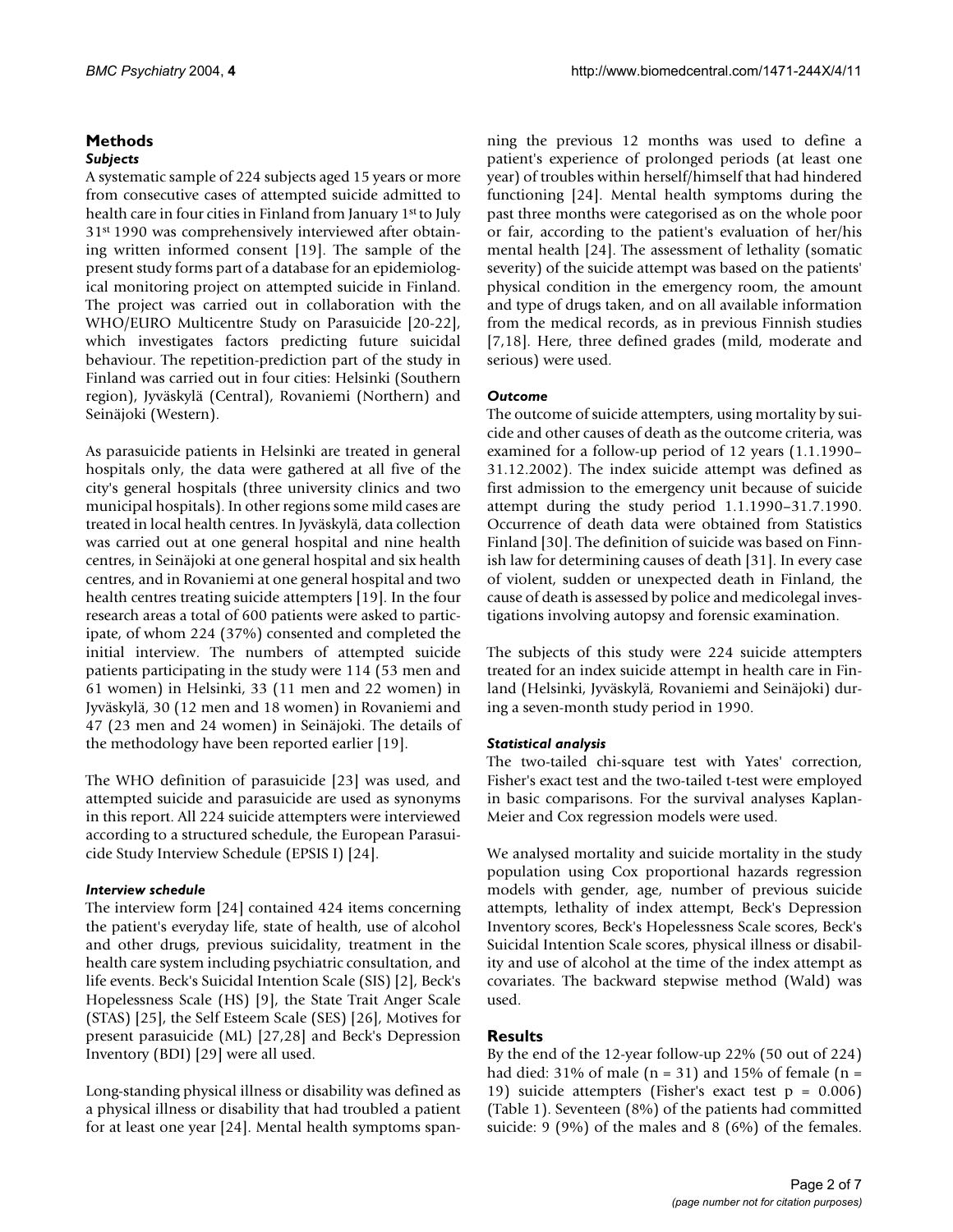| Variable                                      | Suicide ( $N = 17$ ) | Not suicide $(N = 207)$ | Death, all causes $(N = 50)$ | Survived $(N = 174)$ |
|-----------------------------------------------|----------------------|-------------------------|------------------------------|----------------------|
| Gender <sup>a</sup> (%)                       |                      |                         |                              |                      |
| Male                                          | 53                   | 3                       | 62                           | 39                   |
| Mean age (years) b                            | $36.6 \pm 8.1$       | $36.2 \pm 12.3$         | $41.9 \pm 14.3$              | $34.5 \pm 10.8$      |
| Marital status $c$ (%)                        |                      |                         |                              |                      |
| Single                                        | 53                   | 47                      | 40                           | 50                   |
| Married                                       | 35                   | 24                      | 28                           | 24                   |
| Widowed                                       | 6                    | 3                       | 12                           | L                    |
| Separated                                     | 6                    | 25                      | 20                           | 25                   |
| Had children (%)                              | 59                   | 55                      | 64                           | 53                   |
| Physical illness or disability d (%)          | 53                   | 42                      | 62                           | 37                   |
| Mental health symptoms (%)                    |                      |                         |                              |                      |
| Last year                                     | 65                   | 72                      | 72                           | 71                   |
| Last three months                             | 94                   | 86                      | 92                           | 85                   |
| Visited general practitioner                  |                      |                         |                              |                      |
| during the last year (%)                      | 79                   | 86                      | 91                           | 84                   |
| during the last week (%)                      | 6                    | 3                       | 6                            | 13                   |
| Lifetime in-patient psychiatric treatment (%) | 43                   | 51                      | 54                           | 49                   |
| Method of index attempt (%)                   |                      |                         |                              |                      |
| Violent                                       | 0                    | 9                       | 6                            | 9                    |
| Lethality of index attempt (%)                |                      |                         |                              |                      |
| Mild                                          | 40                   | 48                      | 56                           | 46                   |
| Intermediate                                  | 20                   | 31                      | 19                           | 33                   |
| Severe                                        | 40                   | 21                      | 25                           | 21                   |
| Used alcohol before the attempt (%)           | 71                   | 65                      | 66                           | 65                   |
| Previous parasuicide (%)                      | 47                   | 51                      | 50                           | 48                   |
| Psychiatric consultation (%)                  | 47                   | 47                      | 44                           | 48                   |
| <b>Beck Depression Inventory</b>              | $21.1 \pm 12.4$      | $20.8 \pm 10.6$         | $22.5 \pm 11.7$              | $20.3 \pm 10.4$      |
| <b>Beck Hopelessness Scale</b>                | $9.3 \pm 5.7$        | $9.0 \pm 5.1$           | $9.0 \pm 5.6$                | $9.0 \pm 5.0$        |
| Beck Suicidal Intention Scale <sup>e</sup>    | $14.5 \pm 7.7$       | $10.7 \pm 6.5$          | $12.2 \pm 7.1$               | $10.7 \pm 6.5$       |
| Self Esteem Scale                             | $21.5 \pm 4.0$       | $22.5 \pm 2.5$          | $21.8 \pm 3.4$               | $22.6 \pm 2.4$       |
| State Trait Anger Scale                       | $36.2 \pm 7.2$       | $35.2 \pm 9.0$          | $35.3 \pm 8.5$               | $35.2 \pm 9.0$       |
| Recommended aftercare f(%)                    |                      |                         |                              |                      |
| Nothing                                       | 24                   | 23                      | 22                           | 23                   |
| Outpatient                                    | 76                   | 56                      | 60                           | 57                   |
| Inpatient                                     | $\blacksquare$       | 21                      | 8                            | 20                   |
| Suicide method (%)                            |                      |                         |                              |                      |
| Drug overdose                                 | 59                   |                         |                              |                      |
| Hanging                                       | 18                   |                         |                              |                      |
| Shooting                                      | 6                    |                         |                              |                      |
| Jumping from high place                       | 6                    |                         |                              |                      |
| Jumping under vehicle                         | 12                   |                         |                              |                      |

<span id="page-3-0"></span>**Table 1: Clinical and sociodemographic characteristics of 224 suicide attempters who committed suicide or not, died from all causes, or survived during the 12-year follow-up.**

<sup>a</sup> Death (all causes) vs. survived Fisher's exact test, p = 0.006 <sup>b</sup> Death (all causes) vs. survived F = 3.9, df = 222, p < 0.001 < Death (all causes) vs. survived: widowed vs. other  $\chi^2$  = 10.3, df = 1, p = 0.001 d Death (all causes) vs. survived Fisher's exact test, p = 0.002 e Suicide vs. not suicide F = 2.3, df = 221, p = 0.02 f Suicide vs. not suicide Likelihood ratio  $\chi^2$  = 7.8, df = 2, p = 0.02

Suicide accounted for 34% of all deaths. There were no statistically significant differences in suicide rates or overall mortality between the four Finnish centres.  $41\%$  (N = 7) of the subjects completing suicide switched the suicide method to another. 21 attempters (9%; 11 males and 10 females) had died by natural causes, 11 (5%; 10 males and 1 female) had died by accidents and one male was murdered.

The cumulative survival curve plots for the 12-year followup appear in Figures 1 and 2 for each gender. The overall risk of death among males was significantly higher (log rank statistics 8.06, df = 1,  $p = 0.0045$ ) (Figure 1). There was no statistically significant gender difference in suicide risk during the follow-up period (log rank statistics 0.75,  $df = 1$ ,  $p = 0.4$ ) (Figure 2).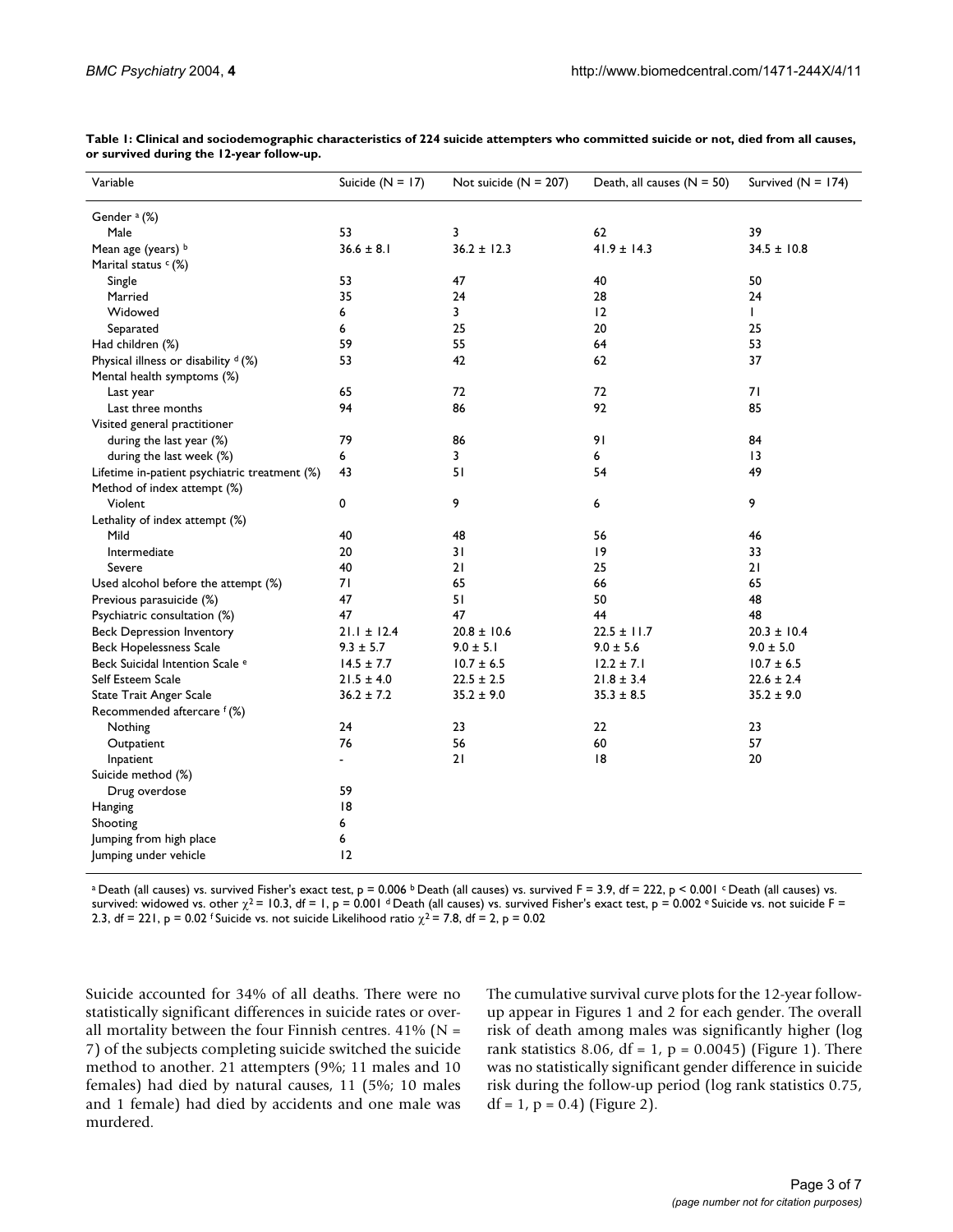

Time in years

### Figure 1

Cumulative proportion of patients surviving after index suicide attempt. Males have significantly less favourable prognosis than females. Censored cases are cases for which the event is not recorded = patients surviving. Kaplan-Meier survival curves: log rank statistics 8.06,  $df = 1$ ,  $p = 0.0045$ .

Suicide attempters who eventually committed suicide had scored higher on Beck's Suicidal Intention Scale (Table [1\)](#page-3-0). Reasons and motives for the suicide attempt appear in Table [2](#page-5-0). Problems with partner, having wanted to die, and having wanted to make things easier for others were more common among those who committed suicide. Physical illness or disability and problems with partner were more common among suicide attempters who died (all causes) during the follow-up. High scores on Beck's Suicidal Intention Scale predicted suicide (Table [3\)](#page-6-0). Male gender, older age, physical illness or disability and high scores on Beck's Suicidal Intention Scale predicted death (all causes) (Table [3\)](#page-6-0).

### **Discussion**

The findings of the present study confirm previous research suggesting that a high level of suicidal intent is a significant predictor of both subsequent death and suicide following a suicide attempt. Moreover, high suicidal intent scores at index attempt seem to be a more powerful predictor of eventual suicide than previous attempts or hopelessness.



#### Figure 2

Cumulative proportion of patients not committing suicide after the index suicide attempt. No significant difference between males and females. Censored cases are cases for which the event is not recorded  $=$  patients not committing suicide. Kaplan-Meier survival curves: log rank statistics 0.75,  $df = 1$ ,  $p = 0.4$ .

To our knowledge, this is the first follow-up study of attempted suicide in Finland to include regions beyond the capital area, and is thus more representative of the country as a whole than earlier studies. As no differences in mortality between the four regions emerged, our findings support the generalizability of our previous findings from Helsinki-based cohorts to other parts of the country. The extensive structured interview and case report method used in the present study is comprehensive and provides a broad picture of suicide attempters and their outcomes. Most previous studies have been based on hospital records only or have included only attempters referred for psychiatric consultation or attempts made by self-poisoning.

The disadvantage of an interview study is that some patients refuse to participate. In this study no significant differences were found in sociodemographic variables between the interviewees and the entire suicide attempt population [19]. The only statistically significant difference was that the male interviewees were more likely to have received psychiatric consultation than the other men in the entire parasuicide population [19]. Thus we cannot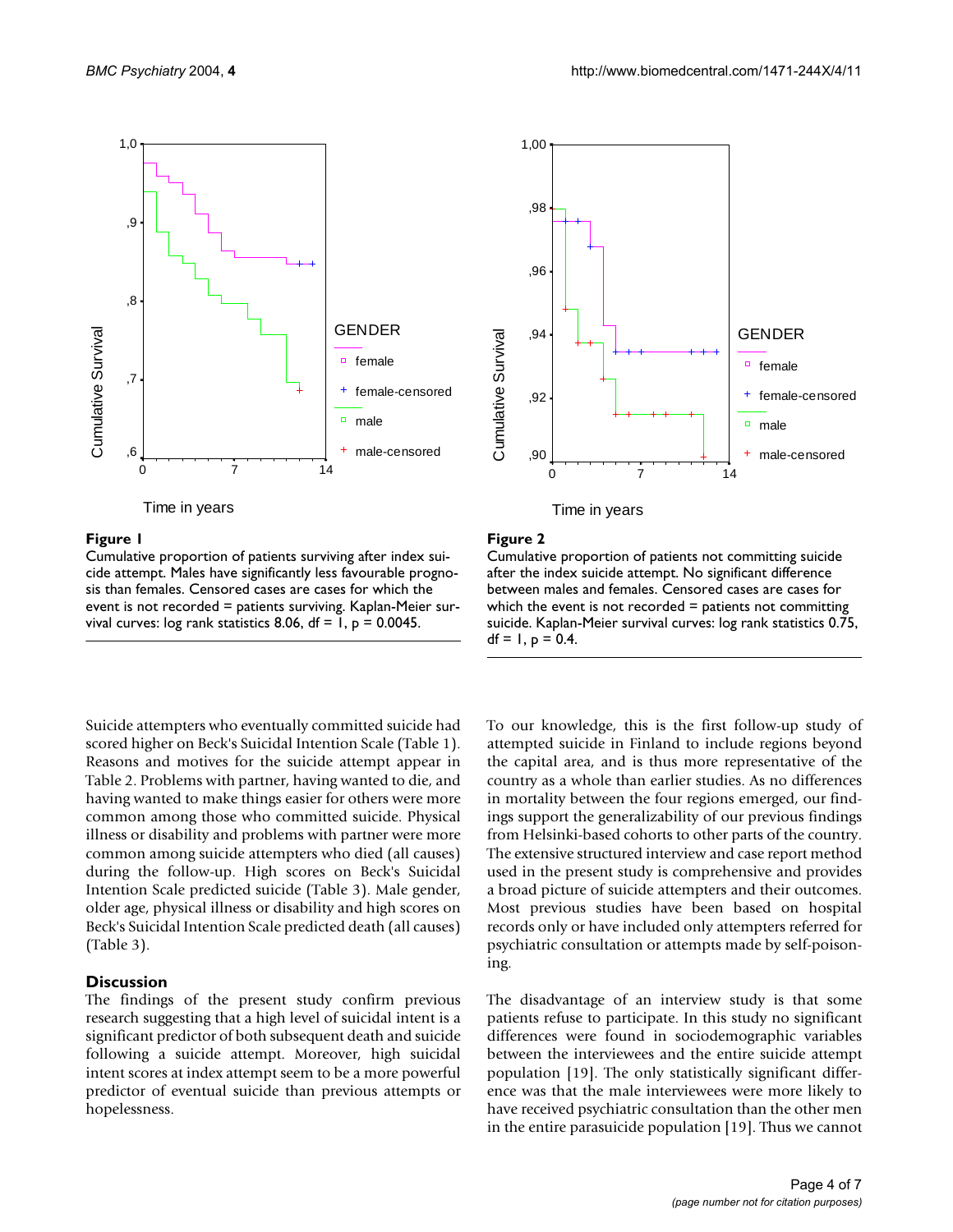| Variable                                                           | Suicide<br>$(N = 17)$ | Not suicide<br>$(N = 207)$ | Death, all causes<br>$(N = 50)$ | Survived<br>$(N = 174)$ |
|--------------------------------------------------------------------|-----------------------|----------------------------|---------------------------------|-------------------------|
|                                                                    |                       |                            |                                 |                         |
| Reasons why patient took pills or injured himself/herself (%)      |                       |                            |                                 |                         |
| Problems with partner <sup>a</sup>                                 | 33                    | 61                         | 44                              | 63                      |
| Problems with parents                                              | 38                    | 34                         | 38                              | 34                      |
| Problems with children                                             | 25                    | 17                         | 15                              | 18                      |
| Problems with loneliness                                           | 75                    | 72                         | 79                              | 71                      |
| Problems in making or maintaining friendships and social relations | 50                    | 46                         | 49                              | 46                      |
| Rejection by lover                                                 | 27                    | 39                         | 44                              | 37                      |
| Physical illness or disability b                                   | 31                    | 20                         | 36                              | 17                      |
| Mental illness and psychiatric symptoms                            | 50                    | 69                         | 64                              | 68                      |
| Unemployment                                                       | 38                    | 21                         | 30                              | 21                      |
| Addiction                                                          | 56                    | 44                         | 58                              | 42                      |
| Motives for the suicide attempt (%)                                |                       |                            |                                 |                         |
| My thoughts were so unbearable                                     | 77                    | 74                         | 70                              | 76                      |
| I wanted to show someone how much I loved him/her                  | 31                    | 36                         | 36                              | 36                      |
| I lost control over myself                                         | 62                    | 69                         | 65                              | 70                      |
| The situation was so unbearable                                    | 79                    | 76                         | 77                              | 77                      |
| I wanted to get away from an unacceptable situation                | 62                    | 59                         | 60                              | 59                      |
| I wanted others to know how desperate I felt                       | 39                    | 54                         | 42                              | 56                      |
| I wanted to die c                                                  | 93                    | 62                         | 67                              | 64                      |
| I wanted to get help from someone                                  | 33                    | 59                         | 49                              | 60                      |
| I wanted to know if someone really cared about me                  | 29                    | 42                         | 33                              | 44                      |
| I wanted others to pay for the way they treated me                 | 29                    | 27                         | 30                              | 26                      |
| I wanted to make someone feel guilty                               | 36                    | 27                         | 30                              | 26                      |
| I wanted to persuade someone to change his/her mind                | 21                    | 26                         | 4                               | 29                      |
| I wanted to make things easier for others d                        | 79                    | 39                         | 46                              | 41                      |
| I wanted to sleep for a while                                      | 54                    | 44                         | 40                              | 46                      |

#### <span id="page-5-0"></span>**Table 2: Reasons and motives for the index suicide attempt.**

<sup>a</sup> Suicide vs. not suicide Fisher's exact test, p = 0.05; Death (all causes) vs. survived Fisher's exact test, p = 0.05 <sup>b</sup> Death (all causes) vs. survived Fisher's exact test,  $p = 0.007$  c Suicide vs. not suicide Fisher's exact test,  $p = 0.02$  d Suicide vs. not suicide Fisher's exact test,  $p = 0.005$ 

exclude the possibility of overrepresentation of more severe cases in our initial parasuicide sample. However, our sample appears to be representative of those suicide attempters who are sufficiently motivated to stay in health care. The main limitation of the present study is that we were unable to use a structured diagnostic interview for all patients and thus could not include the DSM-diagnoses as possible risk factors. Previous studies have found that the vast majority of suicide attempters suffer from mental disorders [32-36]. However, there appears to be only one previous study with 30 months of follow-up using structured diagnostic information [37].

The overall mortality of suicide attempters was remarkably high, in accordance with previous studies [17,38-41]: a fifth of the cohort died during the 12-year follow-up. The risk for suicide (8%) in the present study is consistent with the findings of a recent review of fatal repetition of self-harm [42]. Most previous studies have found significant gender differences in suicide and overall mortality after attempted suicide [17,18,38,39,43-45]. Somewhat surprisingly, we did not detect a statistically significant gender difference in suicide mortality in the present study.

We cannot, however, exclude the possibility that male suicide attempters who were more motivated to stay in health care and to participate in the interviews and psychiatric consultation were selected. It has been found that patients who discharge themselves before completing initial management have a considerably increased rate of repetition [46]. Furthermore, males with higher intent may have used more lethal methods and died rather than survived at an index attempt. Although the cohort was collected from several cities, the sample size remained moderate, and due to limited statistical power, we cannot rule out the possibility of gender differences in suicide mortality. However, male gender was a risk factor for death by all causes during the follow-up. These latter results accord with Nordentoft et al. [16], who found male gender to be a predictive factor for death by all causes, but not for suicide during a ten-year follow-up period in Denmark.

Previously, hopelessness has been found predictive of actual suicide, both in psychiatric outpatients [13] and in hospitalized suicide ideators [12]. However, these studies measured only hopelessness and depression, not level of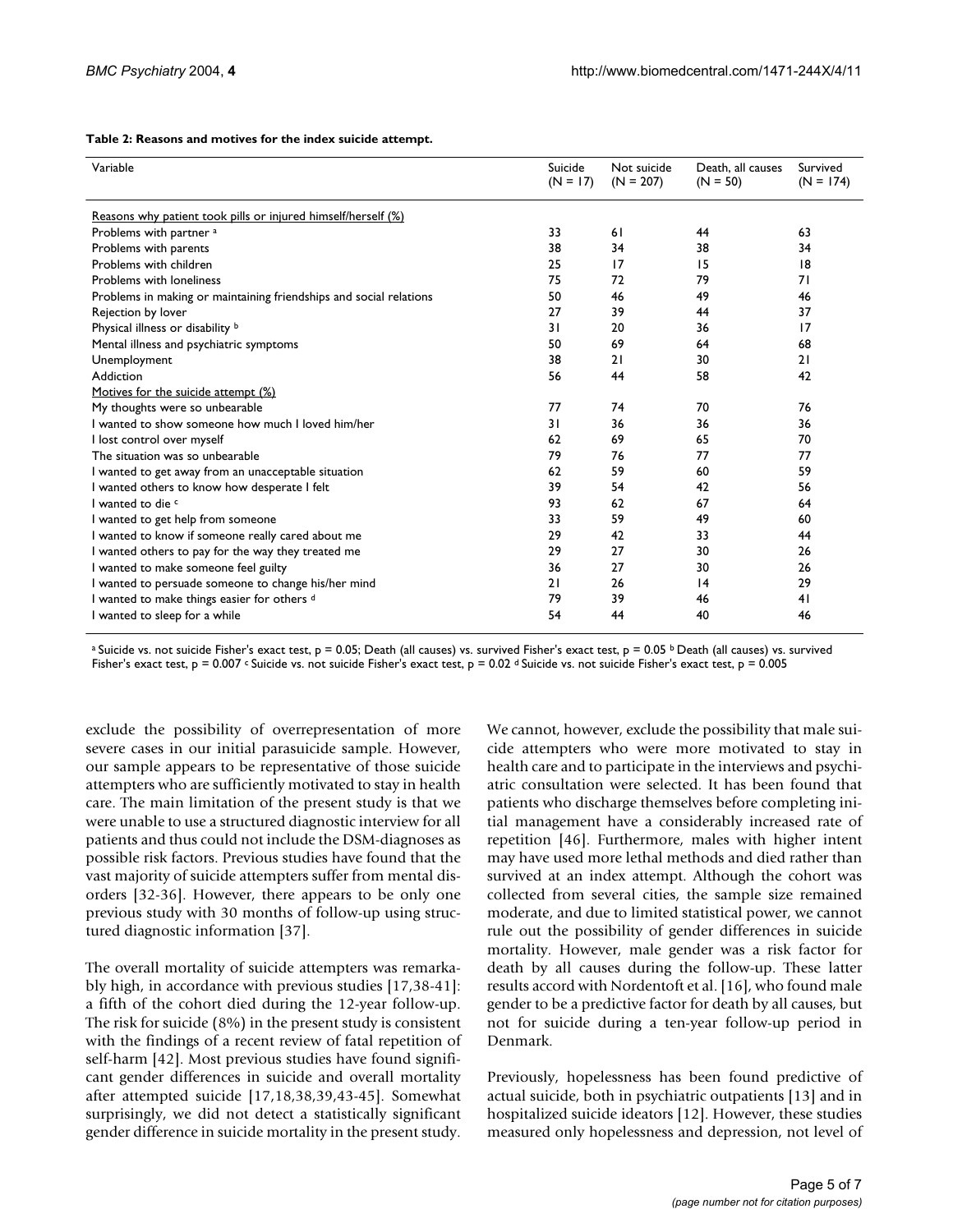| Risk factors                         | Suicide<br>OR | 95% CI         | D     | Death, all causes<br>OR | 95% CI        | D     |
|--------------------------------------|---------------|----------------|-------|-------------------------|---------------|-------|
| Male gender                          |               |                |       | 3.04                    | $1.56 - 5.94$ | 0.001 |
| Age                                  |               |                |       | 1.04                    | $1.02 - 1.07$ | 0.002 |
| <b>Beck Suicidal Intention Scale</b> | I.I8          | $1.06 - 1.33$  | 0.004 | 1.06                    | $1.01 - 1.11$ | 0.03  |
| Physical illness or disability       | 3.08          | $0.87 - 10.97$ | 0.08  | 2.22                    | $1.10 - 4.49$ | 0.03  |

<span id="page-6-0"></span>**Table 3: Risk factors for suicide and death (all causes) (Survival analysis: Cox regression models)**

suicidal intent. Furthermore, in a sample of hospitalized suicide attempters a diagnosis of alcoholism and the SIS Precautions subscale predicted eventual suicide [47], not hopelessness. In addition, Nimeus et al. [48] found in a similar sample of suicide attempters with different diagnoses that the Hopelessness Scale was an unsatisfactory instrument for predicting future suicide; hopelessness was better associated with mood disorders. On the other hand, in patients with affective disorders [11,15] degree of hopelessness appeared to be an important factor predicting eventual suicide, although its significance may depend on the history of drug and alcohol abuse [49].

Very few follow-up studies after attempted suicide have used a comprehensive interview including known scales for assessing the severity of the attempt. Most follow-up studies have had small clinical samples or been large epidemiological studies without structured interview information. Thus, strongly significant risk factors for subsequent suicide, particularly high suicidal intent, may have remained undetected. Suicide attempters with high intent is a risk group of patients with high suicide and overall mortality, therefore various possibilities of surveillance may be considered. However, as the suicide risk remains high for decades, a more feasible approach might be focusing clinical attention to periods of likely elevated risk, such as episodes of depression.

# **Conclusions**

In conclusion, the level of suicidal intent appears to be the most powerful predictor of eventual suicide after attempted suicide. As most previous parasuicide followup studies have not reliably measured level of suicide intent, its important role as a predictor of eventual suicide has remained largely unrecognised.

# **Competing interests**

None declared.

# **Authors' contributions**

JL conceived and designed the collection of the initial study sample. AO participated in conceiving and designing the collection of the initial study sample and coordinated the study. KS analysed the data of the present study and wrote the report. EI participated in writing the paper. All authors read and approved the final manuscript.

# **Acknowledgements**

We are grateful to the interviewers: V. Granström, S. Heinonen, U. Mustonen, L. Rantanen, M-L Rasanen I. Sovijärvi and T. Viirre in Helsinki; J. Happonen, A Hytönen, E-L Männistö, E. Roivainen and J. Salkosalo in Jyväskylä; S Nikkanen and I Paasivirta in Rovaniemi; H Takala in Seinäjoki.

# **References**

- Harris EC, Barraclough B: [Suicide as an outcome for mental dis](http://www.ncbi.nlm.nih.gov/entrez/query.fcgi?cmd=Retrieve&db=PubMed&dopt=Abstract&list_uids=9229027)**[orders: a meta-analysis.](http://www.ncbi.nlm.nih.gov/entrez/query.fcgi?cmd=Retrieve&db=PubMed&dopt=Abstract&list_uids=9229027)** *Br J Psychiatry* 1997, **170:**205-228.
- 2. Beck AT, Schuyler D, Herman I: **Development of Suicidal Intent Scales.** In *The Prediction of Suicide* Edited by: Beck AT, Resnick HLP, Lettieri DJ. Bowie, Maryland: Charles Press; 1974:45-56.
- 3. Pierce DW: **[The predictive validation of a suicide intent scale:](http://www.ncbi.nlm.nih.gov/entrez/query.fcgi?cmd=Retrieve&db=PubMed&dopt=Abstract&list_uids=7332842) [a five year follow-up.](http://www.ncbi.nlm.nih.gov/entrez/query.fcgi?cmd=Retrieve&db=PubMed&dopt=Abstract&list_uids=7332842)** *Br J Psychiatry* 1981, **139:**391-396.
- 4. Pallis DJ, Gibbons JS, Pierce DW: **[Estimating suicide risk among](http://www.ncbi.nlm.nih.gov/entrez/query.fcgi?cmd=Retrieve&db=PubMed&dopt=Abstract&list_uids=6704599) [attempted suicides II. Efficiency of predictive scales after the](http://www.ncbi.nlm.nih.gov/entrez/query.fcgi?cmd=Retrieve&db=PubMed&dopt=Abstract&list_uids=6704599) [attempt.](http://www.ncbi.nlm.nih.gov/entrez/query.fcgi?cmd=Retrieve&db=PubMed&dopt=Abstract&list_uids=6704599)** *Br J Psychiatry* 1984, **144:**139-148.
- 5. Lönnqvist J, Tolppanen E-M: **Outcome of attempted suicide.** In *Psychiatry – the state of the art* Edited by: Pichot P, Berner P, Wolf R, Thau K. New York: Plenum Press; 1985:889-894.
- 6. Lönnqvist J, Ostamo A: **Suicide following the first suicide attempt. A five-year follow-up using a survival analysis.** *Psychiatr Fenn* 1991, **22:**171-179.
- 7. Suokas J, Lönnqvist J: **[Outcome of attempted suicide and psy](http://www.ncbi.nlm.nih.gov/entrez/query.fcgi?cmd=Retrieve&db=PubMed&dopt=Abstract&list_uids=1792928)[chiatric consultation: risk factors and suicide mortality dur](http://www.ncbi.nlm.nih.gov/entrez/query.fcgi?cmd=Retrieve&db=PubMed&dopt=Abstract&list_uids=1792928)[ing a five-year follow-up.](http://www.ncbi.nlm.nih.gov/entrez/query.fcgi?cmd=Retrieve&db=PubMed&dopt=Abstract&list_uids=1792928)** *Acta Psychiatr Scand* 1991, **84:**545-549.
- 8. Linehan MM: **Suicidal people: One population or two?** In *Psychobiology of Suicidal Behavior Ann NY Acad Sci* 1986, **487:**16-33.
- 9. Beck AT, Weissman A, Lester D, Trexler L: **[The measurement of](http://www.ncbi.nlm.nih.gov/entrez/query.fcgi?cmd=Retrieve&db=PubMed&dopt=Abstract&list_uids=4436473) [pessimism: the hopelessness scale.](http://www.ncbi.nlm.nih.gov/entrez/query.fcgi?cmd=Retrieve&db=PubMed&dopt=Abstract&list_uids=4436473)** *J Consult Clin Psychol* 1974, **42:**861-865.
- 10. Beck AT, Steer RA, Kovacs M, Garrison B: **[Hopelessness and](http://www.ncbi.nlm.nih.gov/entrez/query.fcgi?cmd=Retrieve&db=PubMed&dopt=Abstract&list_uids=3985195) [eventual suicide: a 10-year prospective study of patients hos](http://www.ncbi.nlm.nih.gov/entrez/query.fcgi?cmd=Retrieve&db=PubMed&dopt=Abstract&list_uids=3985195)[pitalized with suicidal ideation.](http://www.ncbi.nlm.nih.gov/entrez/query.fcgi?cmd=Retrieve&db=PubMed&dopt=Abstract&list_uids=3985195)** *Am J Psychiatry* 1985, **142:**559-563.
- 11. Fawcett J, Scheftner W, Clark D, Hedeker D, Gibbons R, Coryell W: **[Clinical predictors of suicide in patients with major affective](http://www.ncbi.nlm.nih.gov/entrez/query.fcgi?cmd=Retrieve&db=PubMed&dopt=Abstract&list_uids=3799837) [disorders: a controlled prospective study.](http://www.ncbi.nlm.nih.gov/entrez/query.fcgi?cmd=Retrieve&db=PubMed&dopt=Abstract&list_uids=3799837)** *Am J Psychiatry* 1987, **144:**35-40.
- 12. Beck AT, Brown G, Steer RA: **[Prediction of eventual suicide in](http://www.ncbi.nlm.nih.gov/entrez/query.fcgi?cmd=Retrieve&db=PubMed&dopt=Abstract&list_uids=10.1037//0022-006X.57.2.309) [psychiatric inpatients by clinical ratings of hopelessness](http://www.ncbi.nlm.nih.gov/entrez/query.fcgi?cmd=Retrieve&db=PubMed&dopt=Abstract&list_uids=10.1037//0022-006X.57.2.309)[.](http://www.ncbi.nlm.nih.gov/entrez/query.fcgi?cmd=Retrieve&db=PubMed&dopt=Abstract&list_uids=2708621)** *J Consult Clin Psychol* 1989, **57:**309-310.
- 13. Beck AT, Brown G, Berchick RJ, Stewart BL, Steer RA: **[Relationship](http://www.ncbi.nlm.nih.gov/entrez/query.fcgi?cmd=Retrieve&db=PubMed&dopt=Abstract&list_uids=2278535) [between hopelessness and ultimate suicide: a replication](http://www.ncbi.nlm.nih.gov/entrez/query.fcgi?cmd=Retrieve&db=PubMed&dopt=Abstract&list_uids=2278535) [with psychiatric outpatients.](http://www.ncbi.nlm.nih.gov/entrez/query.fcgi?cmd=Retrieve&db=PubMed&dopt=Abstract&list_uids=2278535)** *Am J Psychiatry* 1990, **147:**190-195.
- 14. Weishaar ME, Beck AT: **Hopelessness and suicide.** *Int Review Psychiatry* 1992, **4:**177-184.
- 15. Keller F, Wolfersdorf M: **[Hopelessness and the tendency to](http://www.ncbi.nlm.nih.gov/entrez/query.fcgi?cmd=Retrieve&db=PubMed&dopt=Abstract&list_uids=8156815) [commit suicide in the course of depressive disorders.](http://www.ncbi.nlm.nih.gov/entrez/query.fcgi?cmd=Retrieve&db=PubMed&dopt=Abstract&list_uids=8156815)** *Crisis* 1993, **14:**173-177.
- 16. Nordentoft M, Breum L, Munck LK, Nordestgaard AG, Hunding A, Bjaeldager PAL: **[High mortality by natural and unnatural](http://www.ncbi.nlm.nih.gov/entrez/query.fcgi?cmd=Retrieve&db=PubMed&dopt=Abstract&list_uids=8324430) [causes: a 10 year follow up study of patients admitted to a](http://www.ncbi.nlm.nih.gov/entrez/query.fcgi?cmd=Retrieve&db=PubMed&dopt=Abstract&list_uids=8324430) [poisoning treatment centre after suicide attempts.](http://www.ncbi.nlm.nih.gov/entrez/query.fcgi?cmd=Retrieve&db=PubMed&dopt=Abstract&list_uids=8324430)** *BMJ* 1993, **306:**1637-1641.